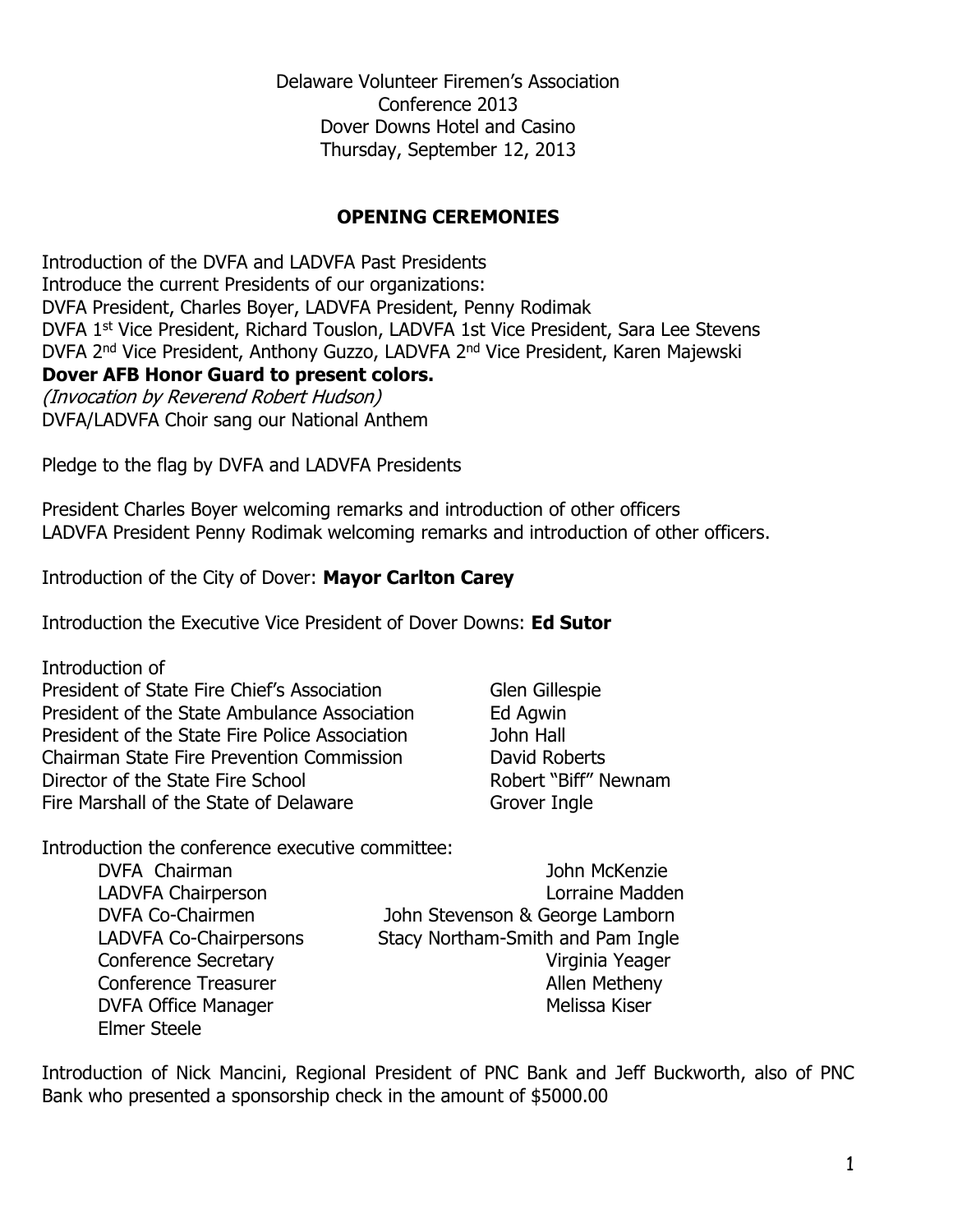Introduction of **Pam Ingle** who will announce the LADVFA 50 years of service members.

New Castle County

Betty Gilkerson- Brandywine Hundred Ann Emerson- Claymont Jean Dunn- Minquadale Joanne Tulowitzki- Minquadale Gail Haley- Talleyville Ann Goudy- Talleyville

#### **Kent County**

Lorraine Madden- Bowers Fredia Kelly- Felton Gloria Dill- Felton

Sussex County Betty Foxwell- Ellendale Bonnie Hearn- Laurel

Introduction of **Lynn Warner** for the Ladies Auxiliary Hall of recognition presentations.

New Castle County- Lois Oneschuk- Goodwill Kent County- Beverly Vincent- Farmington Sussex County- Rosalee Hastings- Bridgeville

Introduction of President Emeritus **Bruce Ennis**, who will announce the 50 year members.

| Greenwood               | Donald E. Donovan       |
|-------------------------|-------------------------|
| Hockessin               | <b>Barry Beck</b>       |
| Townsend                | Clarence Schwatka       |
| Townsend                | <b>Terry Vanhorn</b>    |
| <b>Holloway Terrace</b> | Paul Wolf               |
| <b>Holloway Terrace</b> | William Kempista        |
| <b>Holloway Terrace</b> | Vince Meloni            |
| <b>Holloway Terrace</b> | Charles E. Heckrotte    |
| Christiana              | <b>Thomas Cunane</b>    |
| Christiana              | <b>William Walthers</b> |
| Christiana              | John Lattomus Jr,       |
| Clayton                 | John Davis              |
| Delmar                  | Lacy Figgs              |
|                         |                         |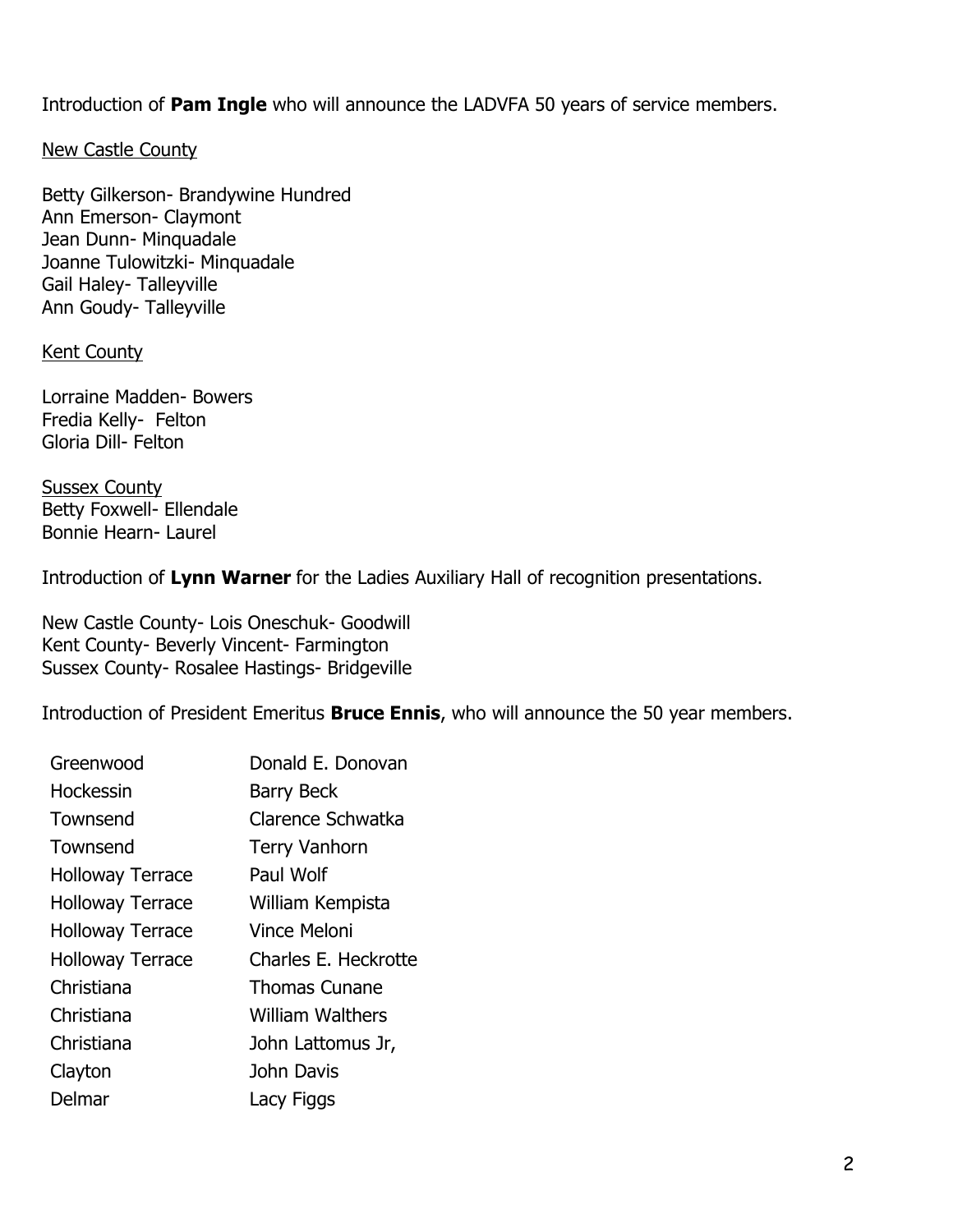| Delmar                  | Joe Triglia                    |
|-------------------------|--------------------------------|
| <b>Wilmington Manor</b> | Harvey Smith, Jr.              |
| Claymont                | Daniel Krieger                 |
| <b>Citizens Hose</b>    | H. Ronald Jones                |
| <b>Citizens Hose</b>    | Orlan T. Kelley, Jr.           |
| <b>Citizens Hose</b>    | Robert H. Merrill              |
| <b>Citizens Hose</b>    | William Willis Jr,             |
| <b>Belvedere</b>        | Ralph Smith                    |
| <b>Belvedere</b>        | Don Cleary                     |
| Hartly                  | Frank King                     |
| Felton                  | Robert Fisher                  |
| Felton                  | William Myers, Jr.             |
| Felton                  | <b>Robert Stubbs</b>           |
| <b>Minguas</b>          | Robert Ford                    |
| <b>Minguas</b>          | William Hayes                  |
| Dover                   | Michael Harris                 |
| Dover                   | James Melvin                   |
| Dover                   | <b>Jack Mitchell</b>           |
| Dover                   | Allen Moore, Jr.               |
| Dover                   | Woodrow Postle, Jr.            |
| Dover                   | <b>Horace Worrall</b>          |
| Laurel                  | Calvin O. Hearn                |
| Laurel                  | William L. Hearn               |
| Laurel                  | Elmer B. Steele                |
| Lewes                   | Phil H. Fitch                  |
| Lewes                   | Peter Dirles Sr.               |
| Cheswold                | Howard R. Killen, Jr.          |
| Delaware City           | Horbort W. Netsch, Jr.         |
| Delaware City           | Robert H. Heeron               |
| Delaware City           | Harry J. Bright                |
| Georgetown              | Donald Stevenson               |
| Harrington              | <b>Robert Wilson</b>           |
| Harrington              | Joseph Green                   |
| Mill Creek              | John Fox                       |
| Mill Creek              | John Kwiatkowski               |
| Mill Creek              | Jack Gracie                    |
| Selbyville              | <b>Frank Marshall Holloway</b> |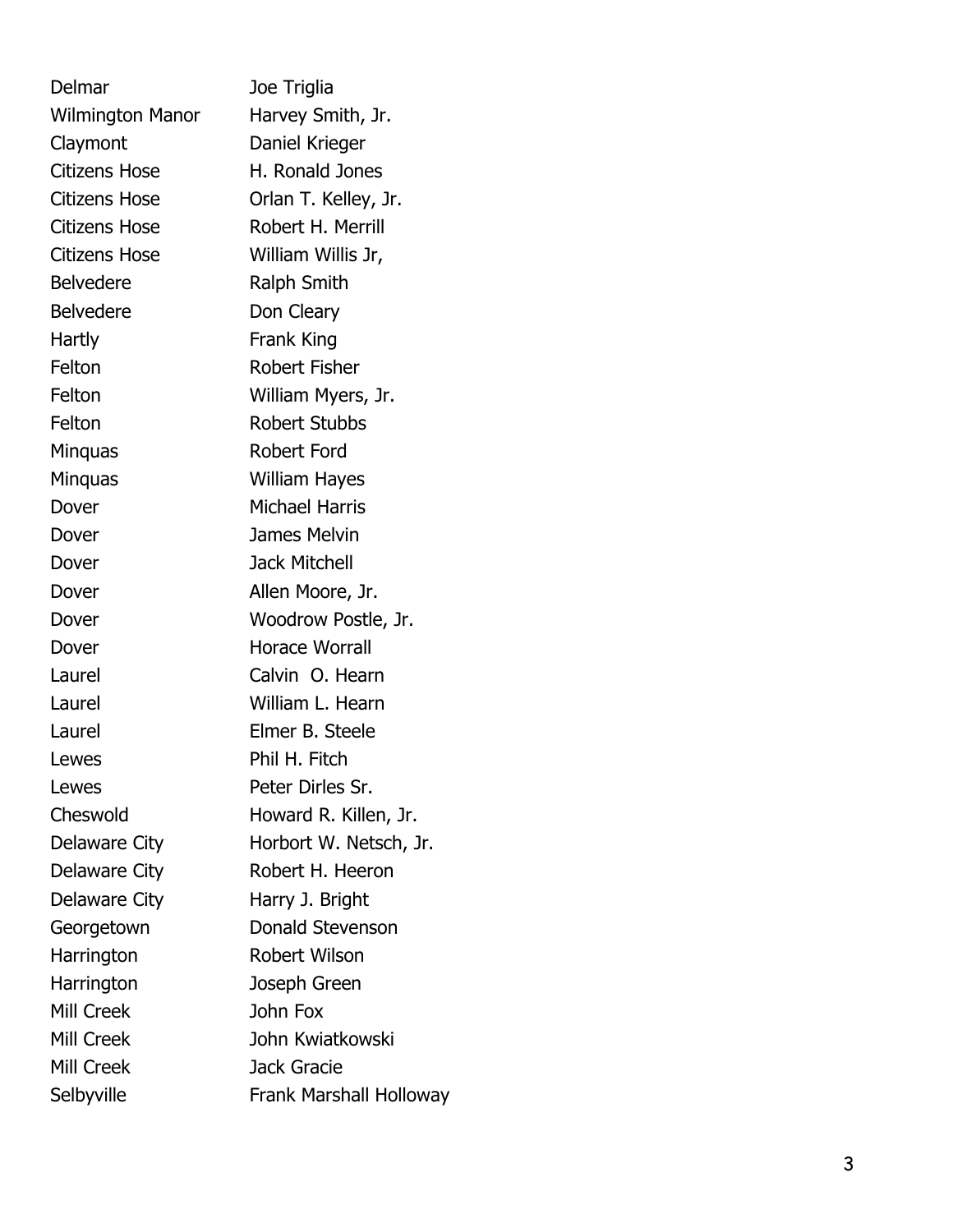Citizens Hose W. Bruce Potter

Introduction of **Charles Emerson** who will announce this year's additions to our hall of fame.

| Robert Jones          | Delmar                    |
|-----------------------|---------------------------|
| John Hazzard          | Rehoboth Beach            |
| Chris Muscara         | Rehoboth Beach            |
| David Aber            | Odessa Fire Co.           |
| Preston Dyer          | Rehoboth                  |
| Roger Hitchens        | Millville                 |
| Eddie Hammond         | Millville                 |
| Greg Tietmeyer        | Millville                 |
| <b>Elaine Downing</b> | Millville                 |
| Jeff Dawson           | Townsend                  |
| <b>Monty Martinez</b> | Townsend                  |
| Mike Fox              | Townsend                  |
| Mark Lucy             | Townsend                  |
| Andrew Cavanaugh      | Aetna                     |
| <b>Gerald Mood</b>    | <b>Citizens Hose</b>      |
| Charles Frampton      | <b>Brandywine Hundred</b> |
| Jerry Daniels         | Aetna HHL                 |
| John Adams            | <b>Five Points</b>        |
| Les Warrick           | <b>Cranston Heights</b>   |
| Michael Smith         | Tacoma, Washington        |
| Lt. Gov. Matt Denn    |                           |
| Dr. Ben Corballis     | Wilmington, DE            |

Introduction of **George Kerr** who will announce the scholarships winners.

## **2012 DVFA Scholarship Winners**

Albright, Emily Balas, Tyler Carmello, Marissa Clark, Raymond Clark, Rickie Davis, Sarah Edison, Michael Evans, Jr., Rancel C. Fisher, Amanda Forsman, Alyssa Fox, Daniel Hassel, Paul Hitchens, Dennis Johnson, Christopher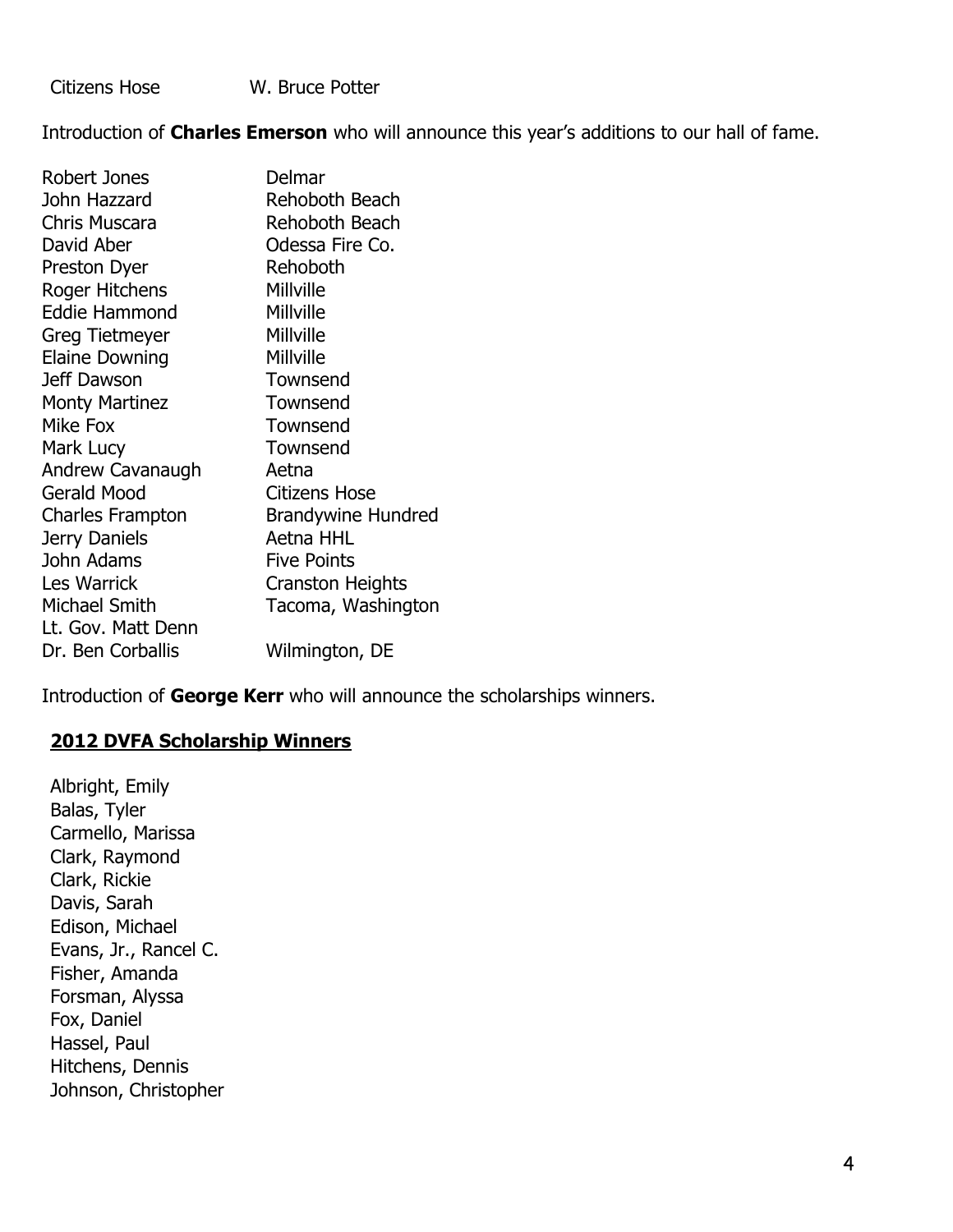Keszler, Brian Lanman, Melissa Lee, Brian Majewski, J. David Marshall, Jacqueline McKenzie, Dallas Mench, Kyle Miller, Shane Mohler, Brandon Moretti, Rochelle Nickerson, Laura Perry, Mark Poppe, Katherine Rambo, Carrie Rasmussen, Brian Roberts, David Semonelle, Kevin Sheridan, Mark Simpler, Christopher Szczerba, Jacqueline Thompson, Brandon Watson, Jamie Willey, Amy Wilson, Ashley Young, Megan

Introduce Mayor **Carlton Carey** chairman of our "Firemen of the Year"Committee presented the non-Heroic Fire Fighter of the Year

### **Edward "Mike" Rush**

Warren then thanked the Opening Ceremony Committee and helpers.

Carol Walton Pam Ingle Kelly Schavoni George Lamborn Karen Workman Bill Tobin John Stevenson

Present Movie "Delaware Year in Review"

Introduce LADVFA Chaplain Mary Frances Eisenbrey for the benediction.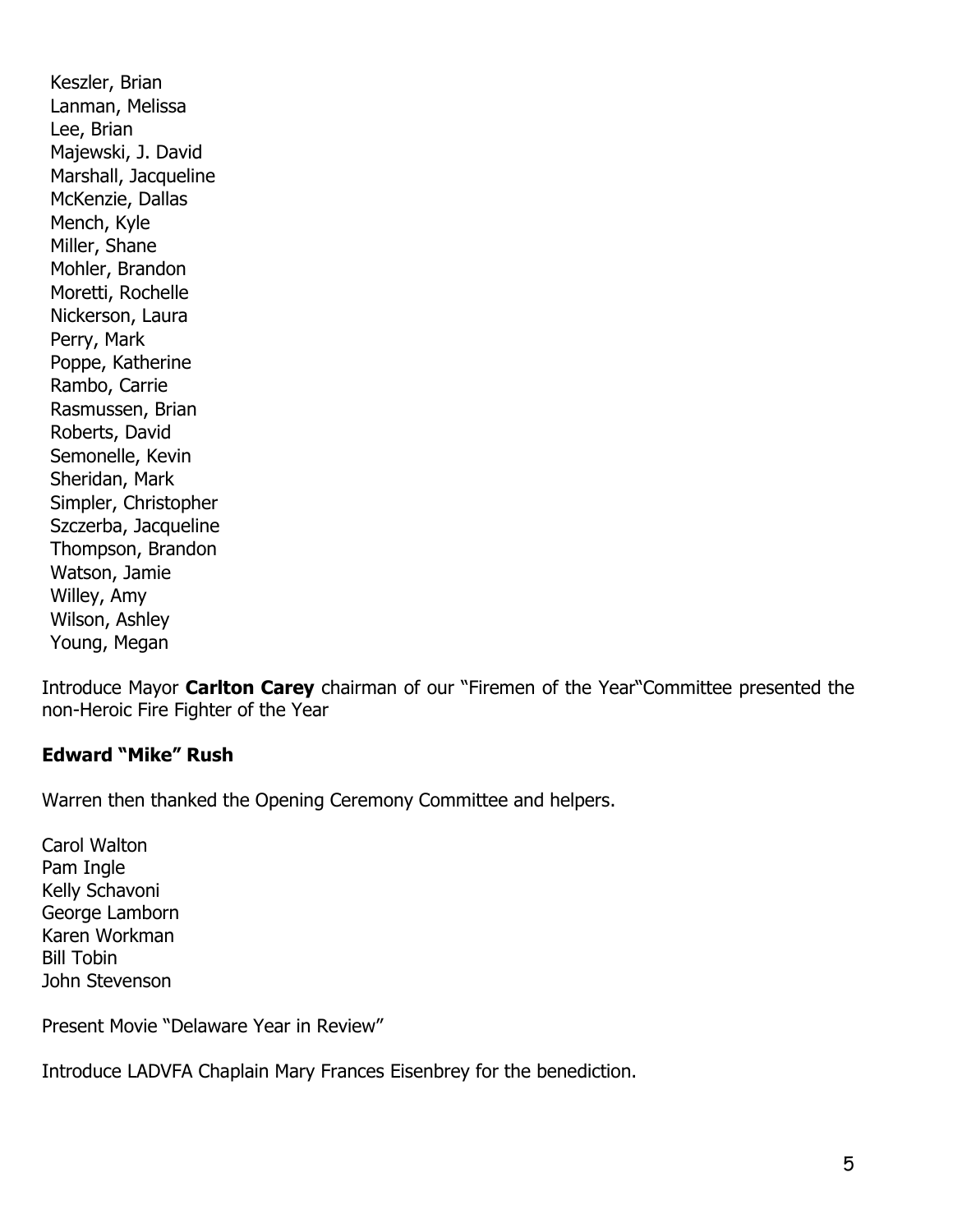### **2013 DVFA CONFERENCE Executive Meeting Thursday, September 12, 2013 Rollins Center @ Dover Downs Hotel**

Call the business session to order by President Charles Boyer at 11:30 AM

Invocation offered by Pastor Bob Hudson

Pledge to the flag led by President Emeritus Lou Amabili

Conference appointments by President Boyer

- Credentials: Dan Carrier, Todd Reilly, John Pridemore
- Sergeant at Arms: John Pridemore, Todd Reilly, Edward Schaffer, Dan Carrier
- Committee to visit the ladies: Marvin Sharp, Ken Pyle, Ray Stevens
- Parliamentarians: Frank King, Joseph Hojnicki, Norman Batchelor, Ed Barlow

#### CONFERENCE GROUND RULES AND CONDUCT

No hats, all cell phones and pagers are to be turned off or placed in the silent mode. In order to speak, rise to be recognized by the Chair, proceed to the nearest microphone, state your name and the fire company that you are representing.

### READING OF COMMUNICATIONS

Secretary Elmer Steele read the communications:

- Letter from Carlisle Fire Company supporting Glenn Gillespie for DVFA Director
- Copy of a letter from NCCVFA to Vice President Biden with reference to the cuts for funding for Wildland Firefighting
- Copy of a letter from NCCVFA to NCC Council President Bullock supporting residential sprinklers
- Letter from NCCVFA supporting Elmer Steele for DVFA Secretary
- Letter from NCCVFA supporting Anthony Guzzo for DVFA 1<sup>st</sup> Vice President
- Letter from NCCVFA appointing David Majewski as a trustee to the DVFA Foundation
- Letter from Dover Fire Department supporting Joe Zeroles for DVFA 2<sup>nd</sup> Vice President
- Letter from Hockessin Fire Company supporting Anthony Guzzo for DVFA 1<sup>st</sup> Vice President
- Letter from Hartly Fire Company supporting Allen Metheny for DVFA Treasurer
- Letter from Laurel Fire Department supporting Elmer Steele for DVFA Secretary
- Email from Dave Bonar resigning as our public relations specialist
- Letter from Mutual relief requesting another person be appointed to take Joe Zeroles place for Mutual Relief
- Letter from KCVFA supporting Allen Metheny for DVFA Treasurer
- Letter from KCVFA supporting Glenn Gillespie for DVFA Director
- Letter from KCVFA supporting Joe Zeroles for DVFA 2<sup>nd</sup> Vice President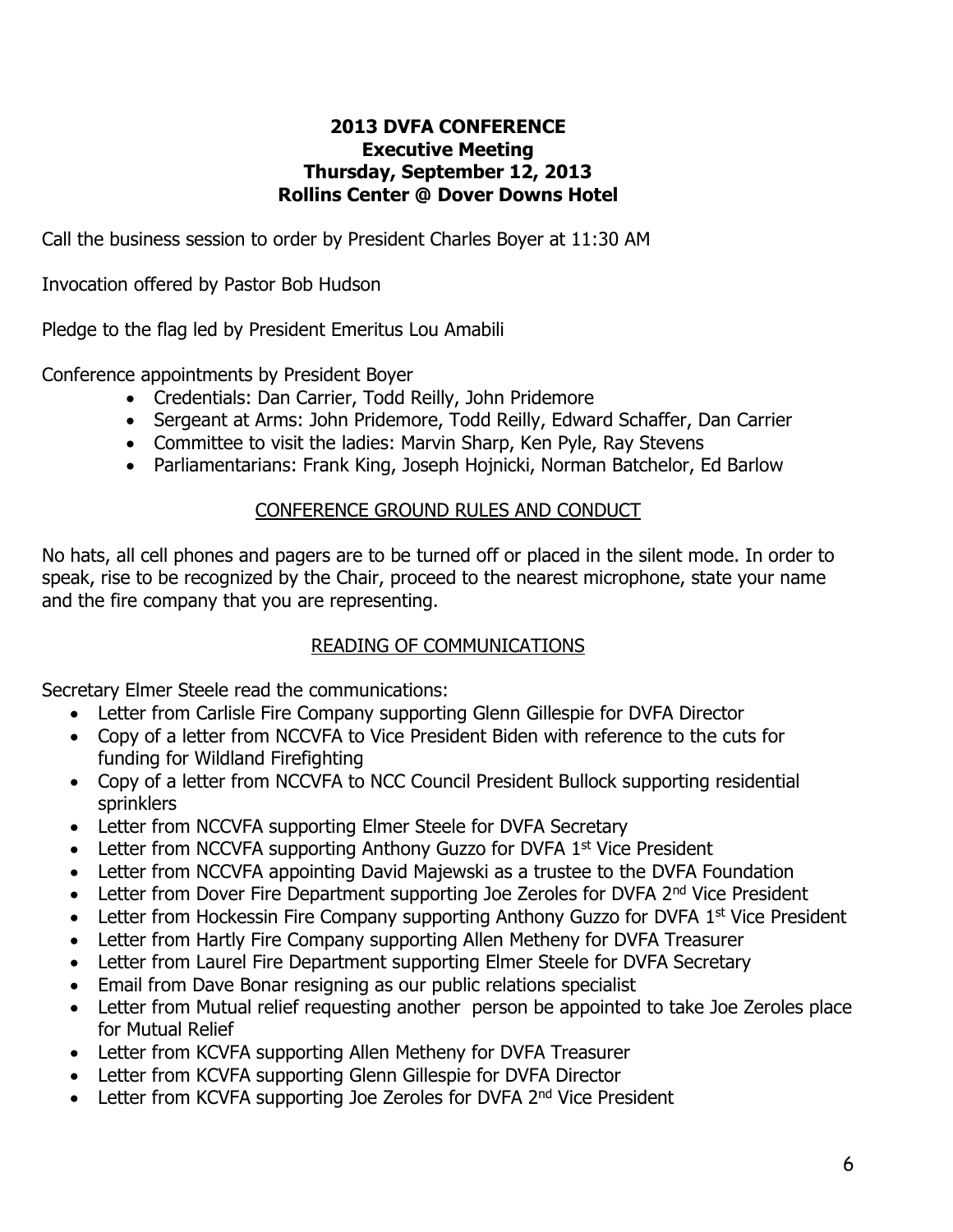- Thank you card from Stacy Northam-Smith
- Thank you card from Benjamin Hearn for his scholarship

### REPORT OF THE OFFICERS

**President Charles Boyer:** Thanked everyone for a great year. Thanked Dover Fire Department for their support during his term of office. A special thanks to the 2013 Conference committee for a job well done in a short amount of time. Attended various meetings and functions as required by the President.

1<sup>st</sup> Vice President Richard Toulson: Stated that his report was in electronic form and filed with the office. He stated that he had also attended many meetings and events, while representing this Association. Thanked Seaford Fire Company for their support this past year. He then appointed the site selection committee to find a site for our future conferences. Those appointed to the committee were; Chairman Elmer Steele, (Laurel), Danny Mitchell (Rehoboth), John Stevenson (Seaford), Janice Marvel (Roxana), Dan Carrier (Hockessin), George Lamborn (Cranston Heights), Pam Ingle (Goodwill), Steve White (Frederica), John McKenzie (Carlisle), Dottie Dempsey (Cheswold). Dagsboro is getting a bus for the Fallen Firefighter's Memorial services in Emmittsburg, Maryland for October 5-6, if needed they will get a second bus and offer any extra seats to members of the Association. More info to follow on this issue. Thanked President Boyer for a great year.

2<sup>nd</sup> Vice President Anthony Guzzo: He stated that he had also attended most of the same functions and events that 1<sup>st</sup> Vice President Toulson just spoke about. Vice President Guzzo wanted to congratulate Jim Watson on becoming the President of the Cumberland Valley Firemen's Association and offered our support to him on this endeavor.

**Secretary Elmer Steele:** Thanked the Officers for a great year. Looking forward to working with the new officers for the coming year. My report is in electronic form and filed with the office. If I can be of any assistance to any of you, please do not hesitate to call.

**Treasurer J. Allen Metheny:** Thanked the officers for another great year and look for to the coming year with the new officers. He gave the financial report for the Association and for the conference accounts. This info is in your packets for your review. Books have been audited by our CPA firm and all is well. Look forward to serving another year as the Treasurer of the Association.

At this time the ladies came for their visitation; President Penny Rodimak, 1<sup>st</sup> Vice President Saralee Stevens and 2<sup>nd</sup> Vice President Karen Majewski. They brought greetings from the ladies. President Rodimak gave a report as to the number of members that are in the auxiliaries and the amount of monies that have been donated to the men.

**Executive Manager Warren Jones:** Warren gave a report on the legislative session for the past year, including SB 53 which is the presumption bill and SB 31 which adds ladies auxiliaries for surf fishing permits. Warren asked Senator Bruce Ennis to come forward and talk about these bills and other pending legislation. He discussed the EMS task force regarding the language and the epilog. The next task force meeting will be October  $10<sup>th</sup>$ . Warren reminded the companies,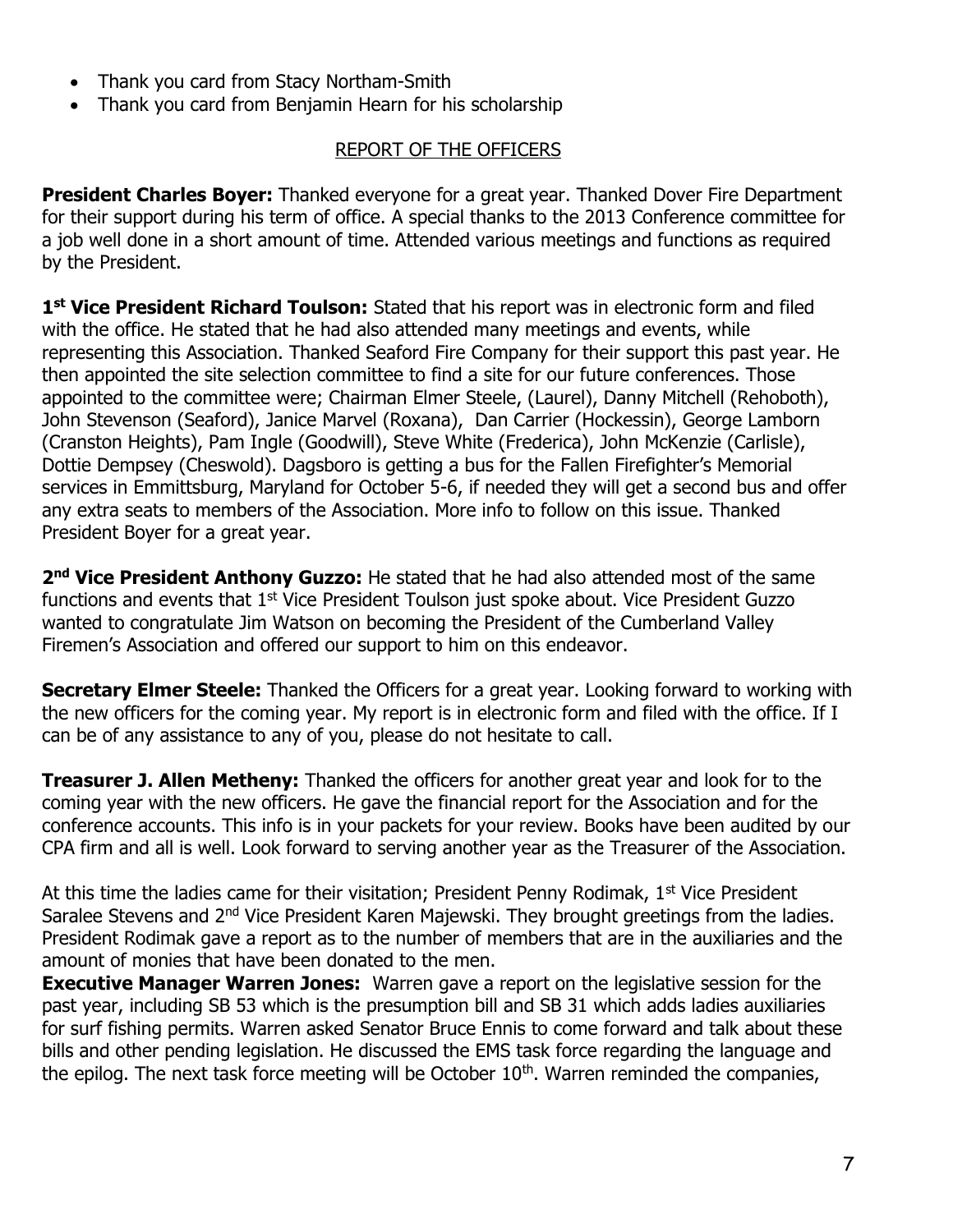that by State statute, we are required to send in an apparatus report annually. Warren thanked President Boyer for a great year.

**Introduction of Out-of-State Guest:** Steve Austin introduced the Out of State guest that were in attendance this morning; Larry Logan, President Virginia State Firefighter's Association Bob Hudson, 1st Vice President Del-Mar-Va Volunteer Firemen's Association Bill Betts, Eastern Division IAFC Jim Watson, President Cumberland Valley Volunteer Firemen's Association Steve stated that the Officers would be traveling to West Chester on Sept. 26 for the PA Firemen's Association Convention and to the Fallen Firefighter's Memorial Service in Emmittsburg, MD. on Oct. 5-6

**DVFA Foundation:** Steve Austin stated that a full report of the foundation activities is in the packets. David Majewski has been appointed to fill the vacant position on the foundation board, due to the passing of Dick McCoy.

**Delaware State Fire Prevention Commission:** Chairman Dave Roberts introduced the commissioners that were in attendance. He discussed the ambulance regulations and the ambulance reporting forms. Dave reported that we did not receive the additional \$21,000 that was requested for the fire prevention matching funds program.

**Delaware State Fire Marshal:** Fire Marshal Grover Ingle reported that there have been 8 fire deaths so far this year and 6 of those did not have working smoke alarms. He discussed the budget process for his agency. He is working on filling vacancies within the office.

**Delaware State Fire School:** Director Robert Newman thanked the table officers for their support to the school this past year. Thanked Warren Jones for his help with the various legislative issues and the fire Commission for their support on EMS issues. There are new fire school classes and certifications in place, some of which can be done on-line. There are 1397 registered EMT's in the State. The fire school is approaching its 50<sup>th</sup> anniversary. There will be an official ceremony held at the school on November 8, 2014. More info will be forth coming on this event.

**National Volunteer Fire Council:** J. Allen Metheny stated that the Council is working on several issues that affect the fire service. The next meeting of the Council will be in late October in Texas.

**Delaware State Fire Chief's Association:** President Glenn Gillespie congratulated President Boyer on a great year. Mike Lambardo, Retired Chief FDNY will be the guest speaker tonight at the Conference meeting in Cheswold.

**Delaware State Fire Police Association:** President Dave Snell referred to 1<sup>st</sup> Vice President John Hall for the report. Vice President Hall brought greeting from the Fire Police Association. **Delaware State Emergency Medical Services Association:** Immediate Past President Ed Angwin stated that the Association had their meeting last night, complete with their awards program and election of officers. Ed introduced the new officers for 2013-2014.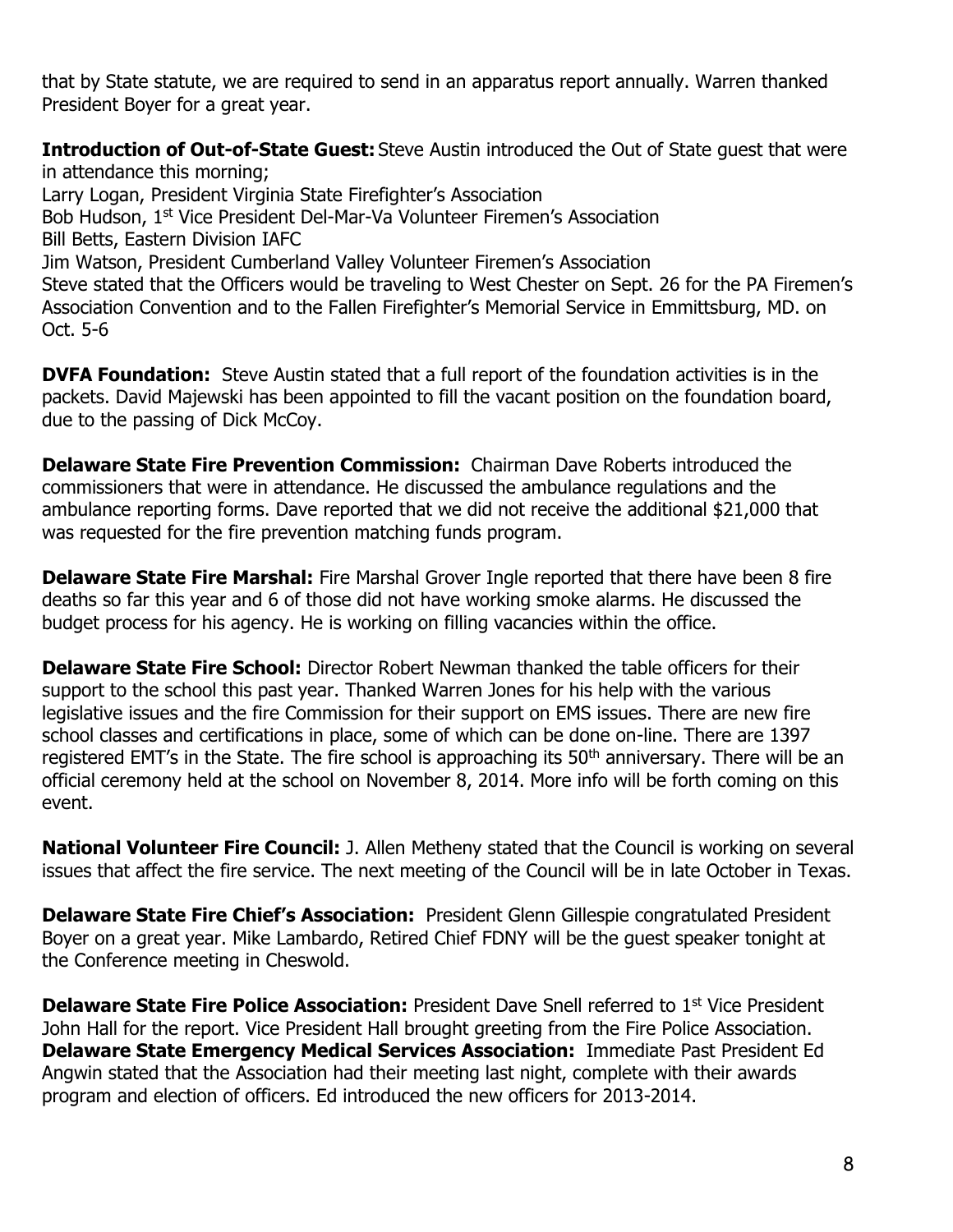**Mutual Relief Association:** Chairman Joe Zerloes stated that there will be a vote taken today to re-new the Mutual Relief insurance policy. Please have your delegates/alternates at the meeting.

# COMMITTEE REPORTS

**Credentials Committee:** John Pridemore reported that there are 18 companies registered from Kent County, 21 companies registered from Sussex County and 21 companies registered from New Castle County.

**Finance & Audit Committee:** Chairman George Pyott stated that the budget has been prepared. Copies are available at the front table. Will ask for a motion to adopt under proper order of business.

**Life Safety Committee:** Chairman Guy Hudson stated that fire prevention is in October. Packets are out. If you have any questions, contact your County representative.

**Homeland Security Committee:** J. Allen Metheny reported that we have received funds through Homeland Security and that each fire company in the State will receive 4 (800 mhz) radios from this funding.

# NOMINATION OF OFFICERS

**President:** Richard Toulson nominated by Ron Marvel and seconded by John Stevenson

1<sup>st</sup> Vice President: Anthony Guzzo nominated by Lou Amabili and seconded by Mark Felicitti

2<sup>nd</sup> Vice President: Joe Zeroles nominated by Ronald Vincent and seconded by Jack Bradley

**Secretary:** Elmer Steele nominated by Bill Hearn and seconded by Ron Scott

**Treasurer:** J. Allen Metheny nominated by Rod O'Neal and seconded by Steve Connors

**Director, Kent County (3 Years):** Glenn Gillespie nominated by Marvin Sharp and seconded by John McKenzie

**Past President Director:** Charles Frampton This is an automatic appointment and does not need to be nominated

> UNFINISHED BUSINESS None on the Secretary's desk

> > None from the floor

### NEW BUSINESS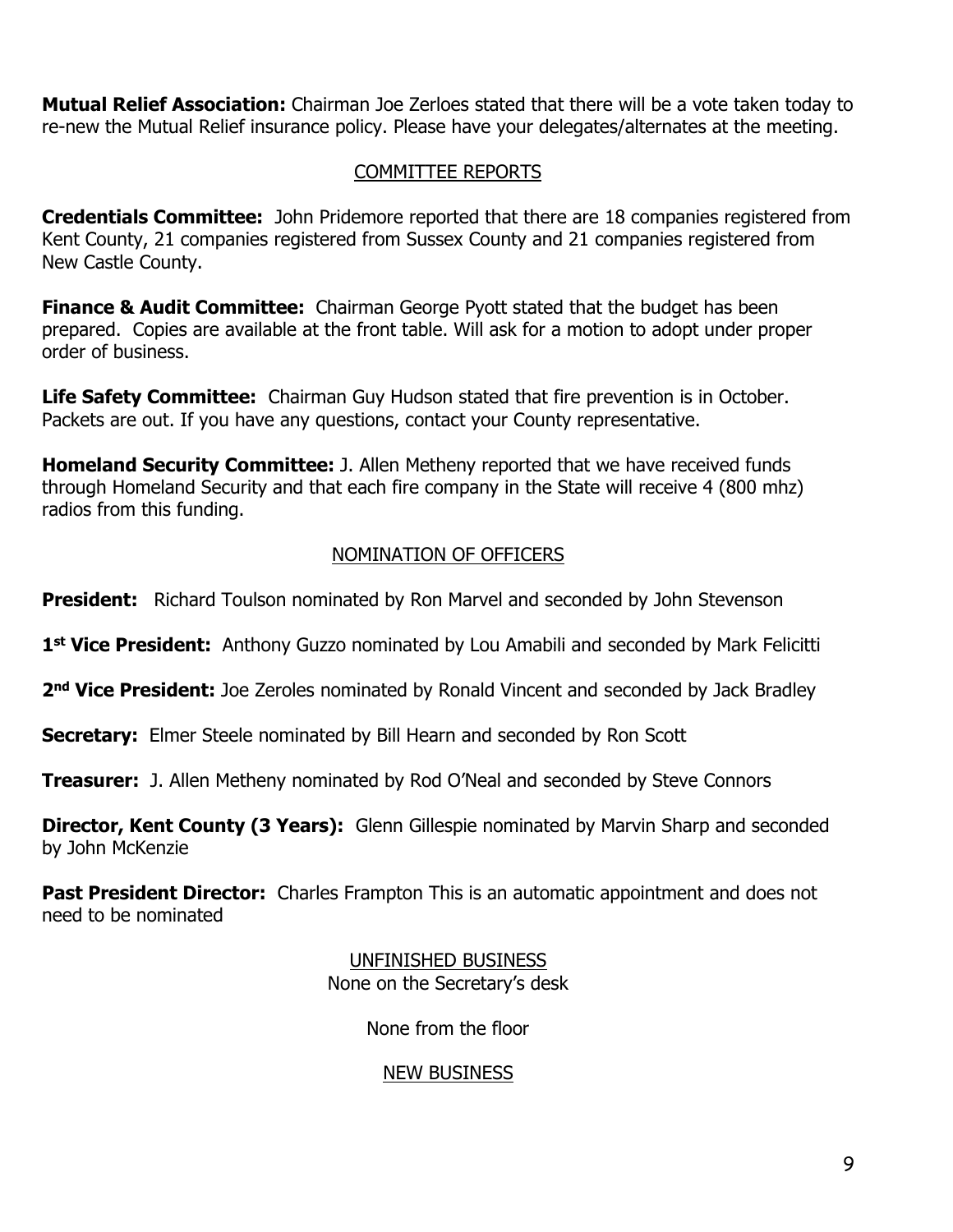- President Boyer asked for a motion from the floor to allow the Secretary to cast a favorable ballot for all uncontested offices and that the Executive Manager cast a favorable ballot for the uncontested office of Secretary.
- President Boyer calls on George Pyott for a motion to adopt the budget for 2013-2014. Motion was seconded by Jasper Lakey. Motion carried
- President Boyer calls for any other new business from the floor.

## PAYMENT OF BILLS

Treasurer J. Allen Metheny presented bills totaling \$192,683.72 for payment. Motion by Rich Perillo and seconded by Steve White to pay the bills. Motion carried

## GOOD OF THE ASSOCIATION

**NONE** 

There being no further business to claim the attention of the members, the meeting was recessed until 08:30 hours on September 13, 2013 for the Memorial Service. DVFA Chaplain Bob Hudson was called on for the benediction. Pastor Bob requested that Sussex County Chaplain Charlie Arnold do the benediction.

Adjourned at 12:55 PM

### **The 93rd Annual DELAWARE VOLUNTEER FIREFIGHTER'S ASSOCIATION MEMORIAL SERVICE**



**Friday, September 13, 2013 8:30 a.m.**

**Dover Downs, Rollins Center Dover, Delaware**

## **IN MEMORY OF OUR FIREFIGHTERS AND LADIES AUXILIARY MEMBERS**

**OPENING REMARKS**

Grover P. Ingle, Master of Ceremonies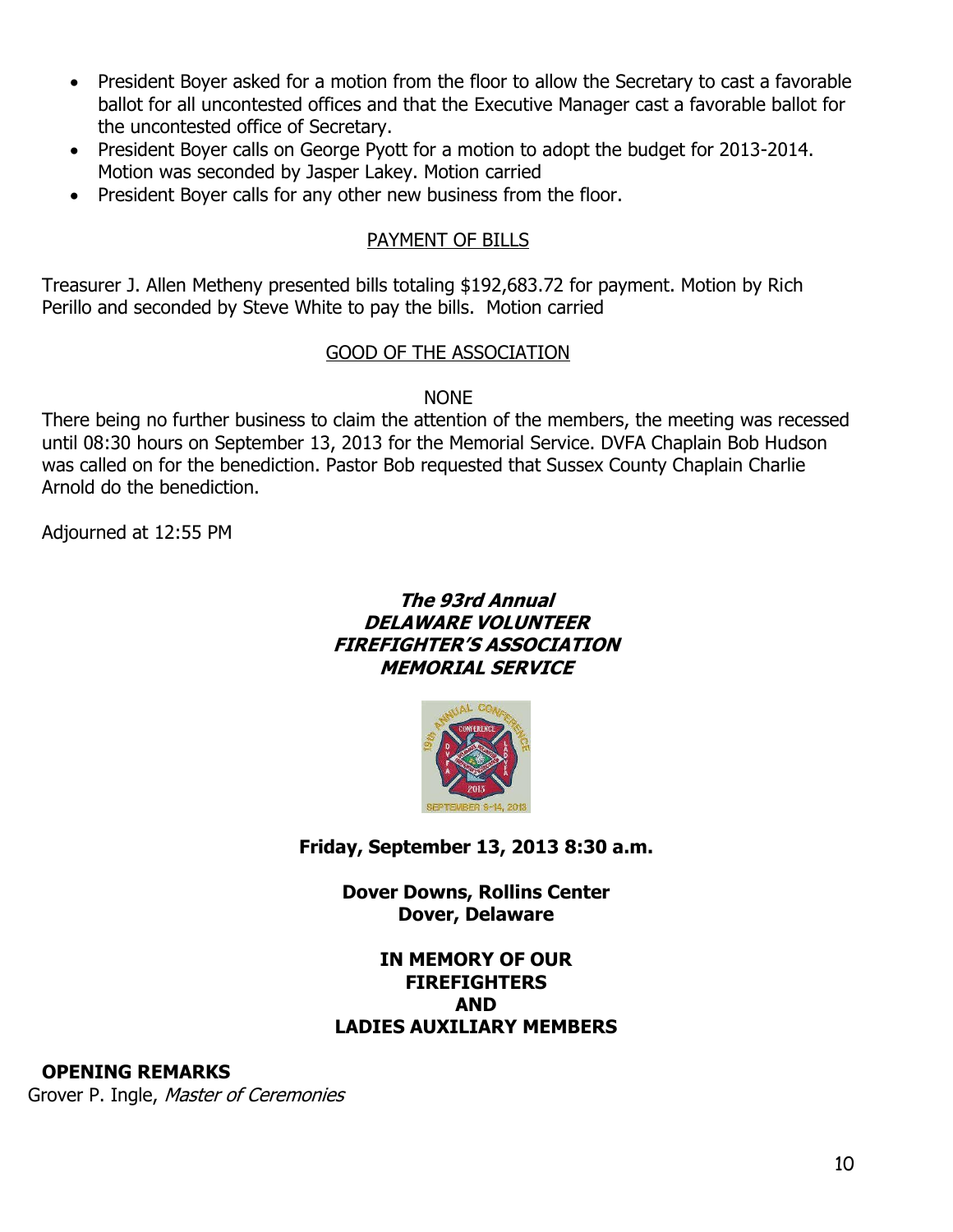### **INVOCATION**

Pastor Robert Hudson, Chaplain, DVFA

### **CHORAL ARRANGEMENT**

DVFA & LADVFA Choir His Eye is on the Sparrow (Music by C. Gabriel & Arr. Ruth Schram)

#### **WORDS OF COMFORT**

Mary Francis Eisenbrey, Chaplain, Ladies Auxiliary DVFA Pastor Robert Hudson, Chaplain, DVFA

#### **UNVEILING OF THE CROSSES**

Charles Boyer, President, DVFA Penny Rodimak, President, Ladies Auxiliary DVFA Glenn Gillespie, President, State Fire Chiefs Association Dave Snell, President, State Fire Police Association Ed Angwin, President, State Emergency Medical Services Association

#### **CHORAL ARRANGEMEN**

Song for the Unsung Hero (Arr. by Joseph M. Martin)

## **READINGS BY**

#### **THE LADIES AUXILIARY PRESIDENTS**

Penny Rodimak, President, Ladies Auxiliary DVFA Penny Gentry, President, Ladies Auxiliary Kent County Ginni Tice, President, Ladies Auxiliary Sussex County Karen Barlow, President, Ladies Auxiliary New Castle County **CHORAL ARRANGEMENT** Going Home (Arr. By Mary McDonald)

#### **INTRODUCTION OF THE MEMORIAL PRESENTATION**

Jane Williams, Secretary, Ladies Auxiliary DVFA Elmer Steele, Secretary, DVFA

Remembering the passing of 116 men and 51 ladies from the past year. Of those, there were 4 Past Presidents in these numbers. Walton A. Johnson, Jr., Roland Neeman, M. Jean Oneschuk and Shirley Lea Joseph

There was 1 Line of Duty Death, Justin Townsend of Station 73, Dagsboro **THE MEMORIAL PANORAMA** Edited and Produced by: **Delaware State Fire School**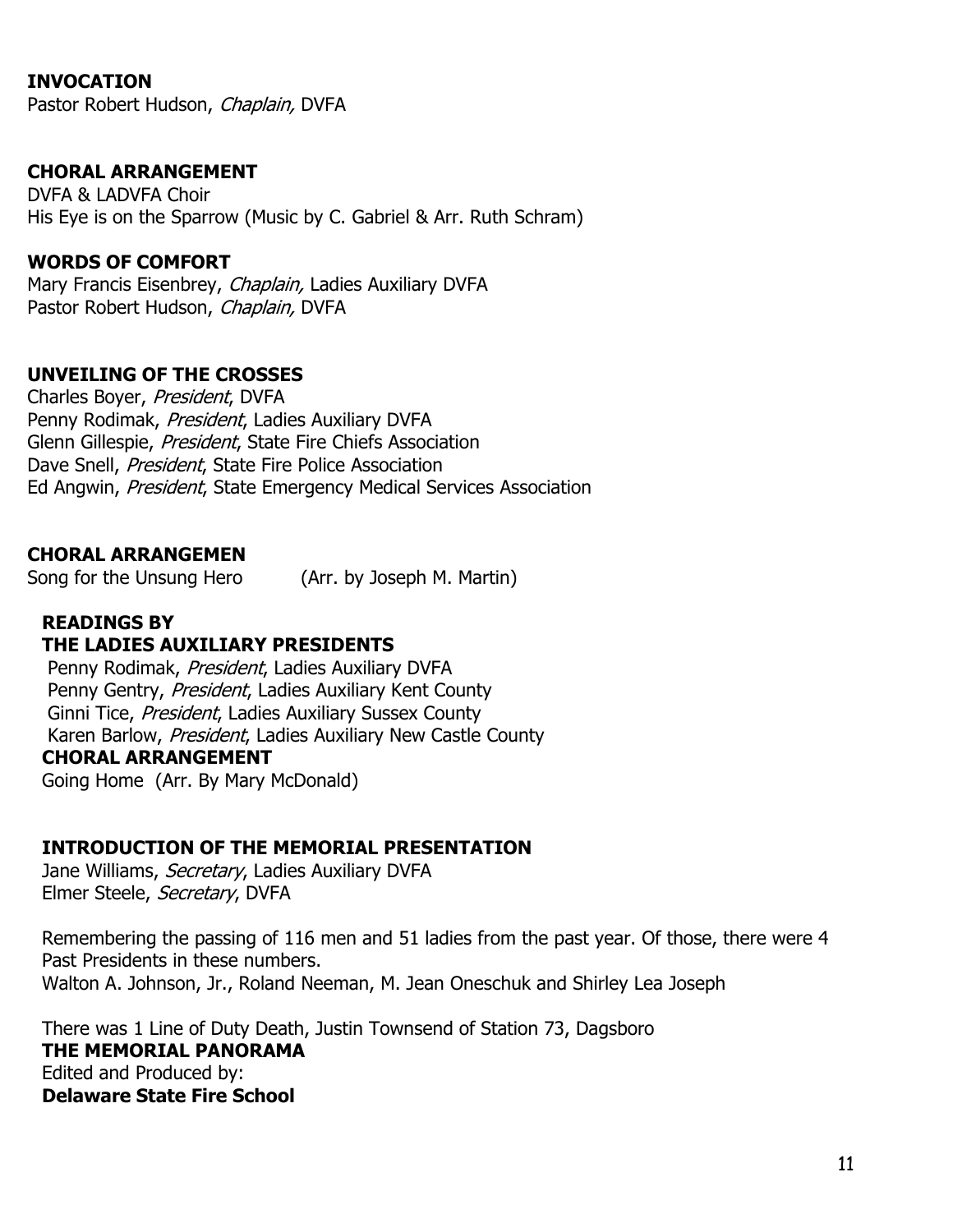## **MOMENT OF SILENCE TAPS BENEDICTION -** Mary Francis Eisenbrey, *Chaplain*, Ladies Auxiliary DVFA **MUSICAL SELECTION** MULTI-JURISDICTIONAL PIPE AND DRUM **RECESSIONA**

There being no further business to claim the attention of the members, the meeting was recessed until 08:30 hours on September 13, 2013 for the Memorial Service. DVFA Chaplain Bob Hudson was called on for the benediction. Pastor Bob requested that Sussex County Chaplain Charlie Arnold do the benediction.

## **Friday, September 13, 2013**

The men's luncheon was held at 12:00 PM. There were many politicians, guest and dignitaries present. Numerous awards and presentations were made. LADVFA Penny Rodimak presented a check in the amount of 1,052.50 to the DVFA Foundation. The DVFA Also raised 1585.00 for the Foundation.

## **DVFA/LADVFA Installation**

Friday, September 13, 2013

Post Stair Guards from Dover Fire Department: Steven Conners, Hartly Fire Co. and President Carey, Dover Fire Department

Following officers, chaplains and escorts introduced: DVFA Chaplain – Rev. Bob Hudson LADVFA Chaplain – Mary Frances Eisenbrey DVFA Installing Officer: Past DVFA President, Ron Marvel President Emeritus, Lou Amabili, LADVFA Installing Officer: Past LADVFA President, Janice Marvel LADVFA Installing Marshall: Past LADVFA President, Ann Marie Krystopolski DVFA President – Mr. Charles Boyer escorted by son, Jeff LADVFA President – Penny Rodimak escorted by Chief of Hartly Fire Co, Steve Conners DVFA President elect – Richard Toulson escorted by his wife, Janice LADVFA President elect – Saralee Stevens escorted by her husband, Past DVFA President, Ray **Stevens** DVFA First Vice-President elect – Anthony Guzzo escorted by wife, Jackie LADVFA First Vice-President elect – Karen Majewski escorted by her husband David DVFA Second Vice-President elect – Joseph Zeroles escorted by his wife, Debbie LADVFA Second Vice-President elect – Mary Frances Eisenbrey escorted by her husband, Jeff. DVFA Secretary – Past DVFA President Elmer Steele escorted by his wife Sandy LADVFA Secretary – Jane Williams escorted by her husband, Ray LADVFA Assistant Secretary – Karen Gebhart escorted by DVFA President Emeritus, Lou Amabili DVFA Treasurer – Past DVFA President, Allen Metheny escorted by LADVFA Past President and wife, Barbara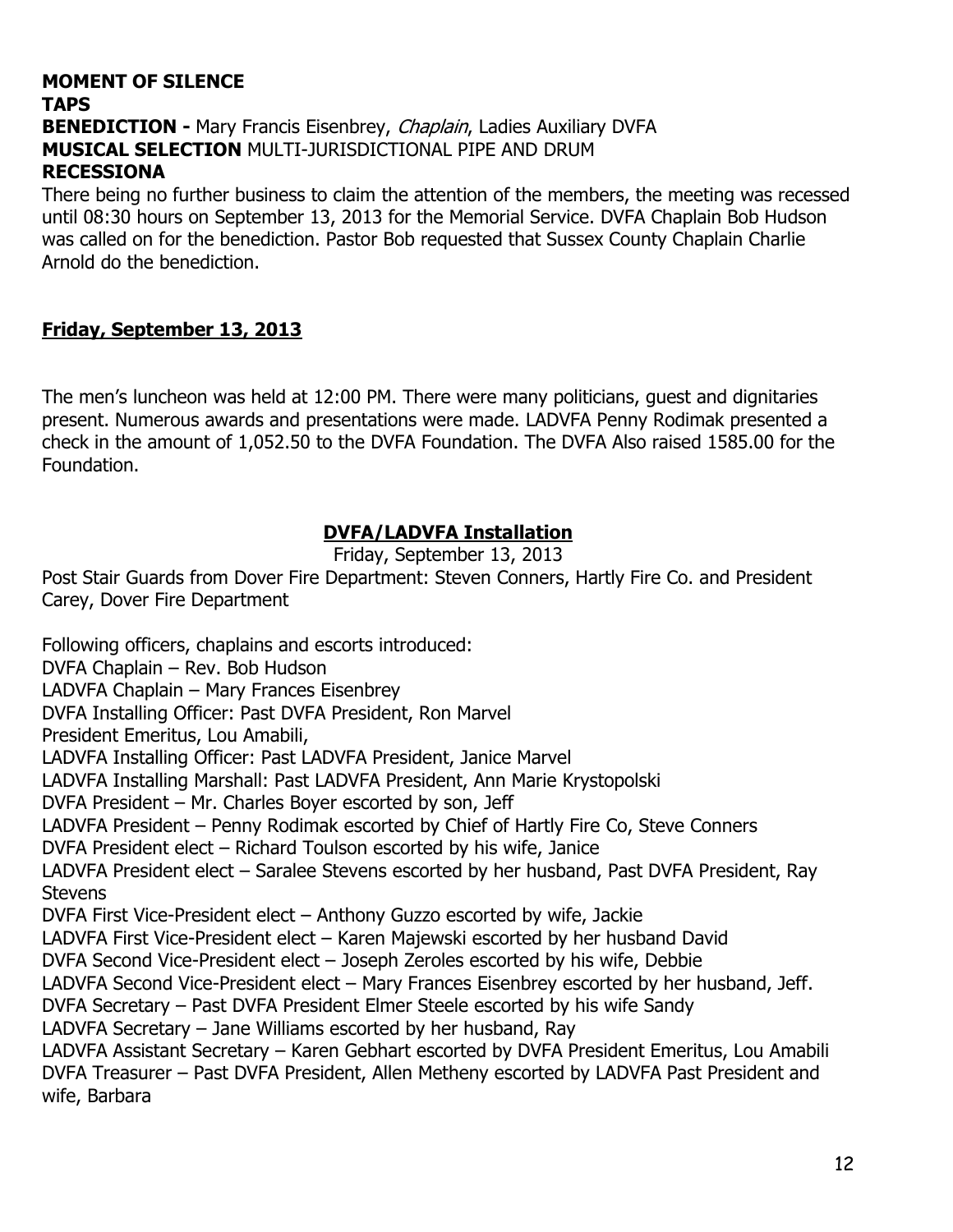LADVFA Treasurer – Kim Figgs escorted by her mother, LADVFA Past President, Joyce Figgs LADVFA Assistant Treasurer – Regina Headley-Marvel escorted by Past LADVFA President, Eleanor Raye Warrington

DVFA Director – Glenn Gillespie escorted by his wife, Muriel

Past President Director – Charles Frampton escorted by his son, Steve

Stair guards – please take your seats with your fire company

Invocation given by LADVFA Chaplain, Mary Frances Eisenbrey

Pledge to flag led by Past DSCA, Edward "Mike" Rush

LADVFA President, Penny Rodimak, to give her final remarks and thanks

DVFA President, Charles Boyer, to give his final remarks and thanks

LADVFA Past President, Janice Marvel, installed the following LADVFA officers and was assisted by Past LADVFA President Ann Marie Krystopolski, for the year 2013-2014, as follows:

President – Saralee Stevens from Selbyville

1<sup>st</sup> Vice-President – Karen Majewski from Good Will

2<sup>nd</sup> Vice-President – Mary Francis Eisenbrey from Cheswold

Secretary – Jane Williams from Minquadale

Assistant Secretary – Karen Gebhart from Hockessin

Treasurer – Kim Figgs from Delmar

Assistant Treasurer – Regina Headley-Marvel from Georgetown

LADVFA officers were presented with their officers' pins.

Past President, Penny Rodimak, was presented with her past president's pin.

DVFA Past President, Ron Marvel, recognized Past State Chief's President, Mike Rush, for being awarded Firefighter of the Year.

Mike was recognized with standing applause.

Past DVFA President, Ron Marvel, and President Emeritus, Lou Amabili, installed the incoming DVFA officers for the year 2013-2014:

President – Richard Toulson from Seaford

1<sup>st</sup> Vice-President – Anthony Guzzo from Hockessin

2<sup>nd</sup> Vice-President – Joseph Zeroles from Farmington

Secretary – Elmer Steele from Seaford

Treasurer – Allen Metheny from Hartly

Director – Glenn Gillespie from Carlisle of Milford

Past President Director – Charles Frampton from Brandywine Hundred

DVFA officers installed were presented with their officers' pins individually by their respective spouses/escorts.

Past President, Charles Boyer, was presented with his past president's pin and a plaque with gavel.

LADVFA President, Saralee Stevens, gave her remarks and appreciation

DVFA President, Richard Toulson, gave his remarks and appreciation

Chairman of Installation, Mike Rush, recognized DVFA Executive Manager, Warren Jones, and DVFA Office Manager, Melissa Kiser, and thanked them for their continued hard work.

Both Presidents Stevens and Toulson entertained motions to close the conference for 2013.

**MOTION** made by Isabel Stevenson, Seaford,

Seconded by Sandy Warrick, Cranston Heights

And unanimously carried the 2013 conference

Be adjourned.